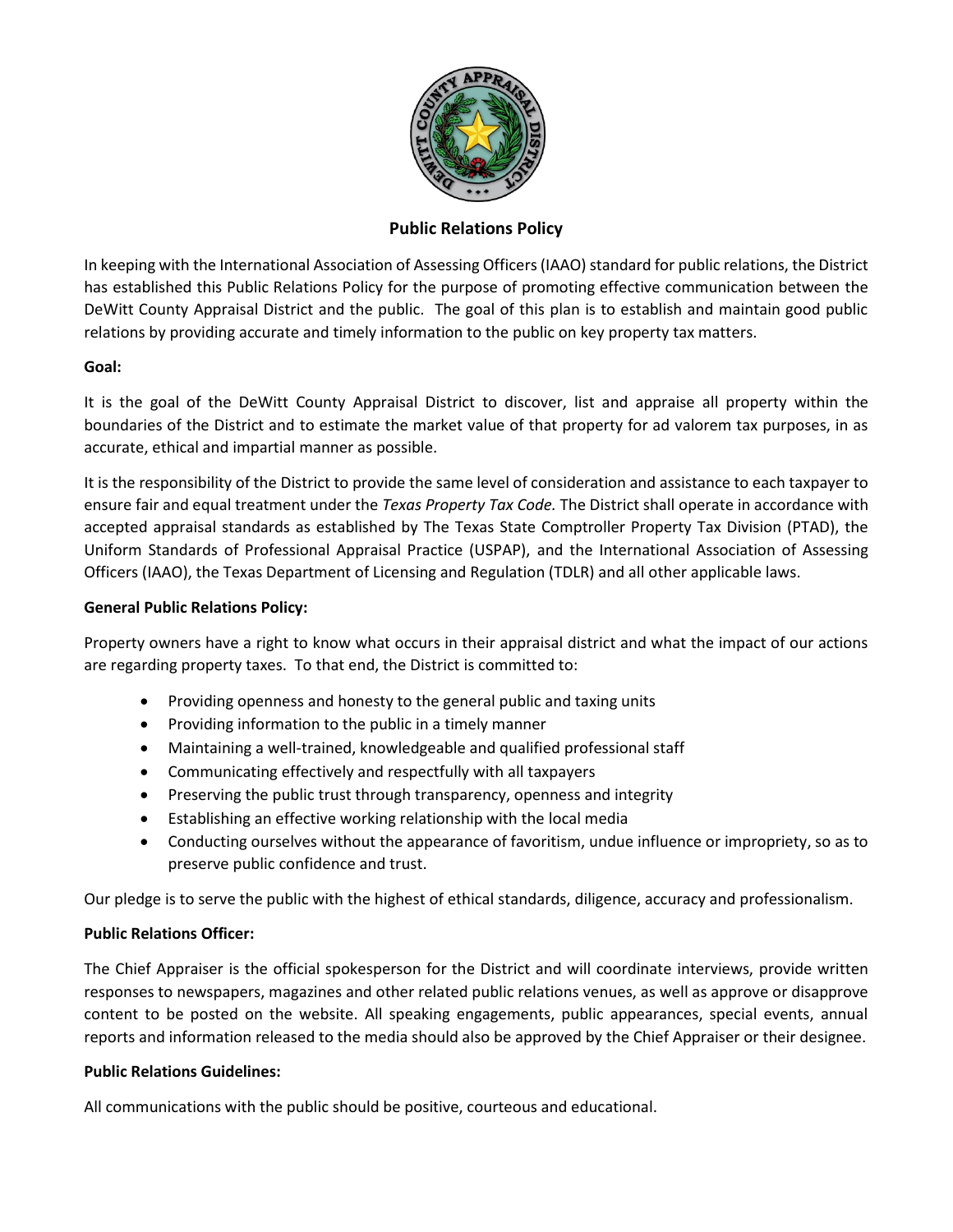Written information concerning public access to the board of directors, complaint procedures, hearing procedures and taxpayer rights and remedies are available upon request to all clients who visit the District and to any one requesting the information. All information not designated as confidential is available to the public in accordance with the Texas Public Information Act. The District publishes all required articles and public notices was well as other appraisal information in local newspapers, as well as providing information and announcements of open meetings by posting notices as required.

The DeWitt County Appraisal District maintains a website [\(www.dewittcad.org\)](http://www.dewittcad.org/) which contains contact information for the district, exemption forms, a searchable database of all non-confidential owner information, a detailed interactive GIS ownership map, board of directors meeting agendas, and links to other agencies that provide pertinent property tax information including the County Tax Assessor/Collector and the State Comptrollers website.

While in the field, all appraisal district employees wear identification issued by the District and have their license issued by TDLR and business cards on their person at all times. Magnetic signs identifying the District are to be placed on their vehicle while doing field work. The Chief Appraiser will also contact local authorities to notify them of the areas where the appraisers are working. In addition to being a safety precaution for our employees this policy creates increased visibility for the District and opens the door to opportunities for the appraisers to engage in informed and educational discourse with the public.

## **Public Records:**

Most records, with limited exceptions, held at the District are available to the public. Requests to view, inspect or obtain copies of these records are handled according to the Public Information Act and must be made in writing.

## **Records Retention:**

The DeWitt County Appraisal District follows the guidelines and practices of the Texas State Library [\(www.tsl.state.tx.us\)](http://www.tsl.state.tx.us/) for document retention and destruction policies.

# **Public Access and Complaint Procedures:**

All meetings of the DeWitt County Appraisal District Board of Directors are open to the public and pursuant to *Section 6.04(d), Texas Property Tax Code*, a reasonable period of time at the beginning of each meeting shall be provided for public comments about the policies and procedures of the District, the Appraisal Review Board, Board of Directors, and any other matter within the Board's jurisdiction. All necessary actions shall be taken to provide public access for any non-English speaking person or person who has any physical, mental, or development disability desiring to appear before the Board. Copies of the Public Access Policy and Complaint Policy are available at the district upon request.

## **Crisis Management:**

All employees of the District are expected to handle all situations in a professional manner. In the event that a crisis should arise, or a taxpayer might become irate with an employee, the employee should remain calm, attempt to diffuse, not escalate the situation if possible and seek help from other employees. This will include contacting emergency assistance through 911 if appropriate and employees should not hesitate to call 911 for the protection and safety of all parties involved.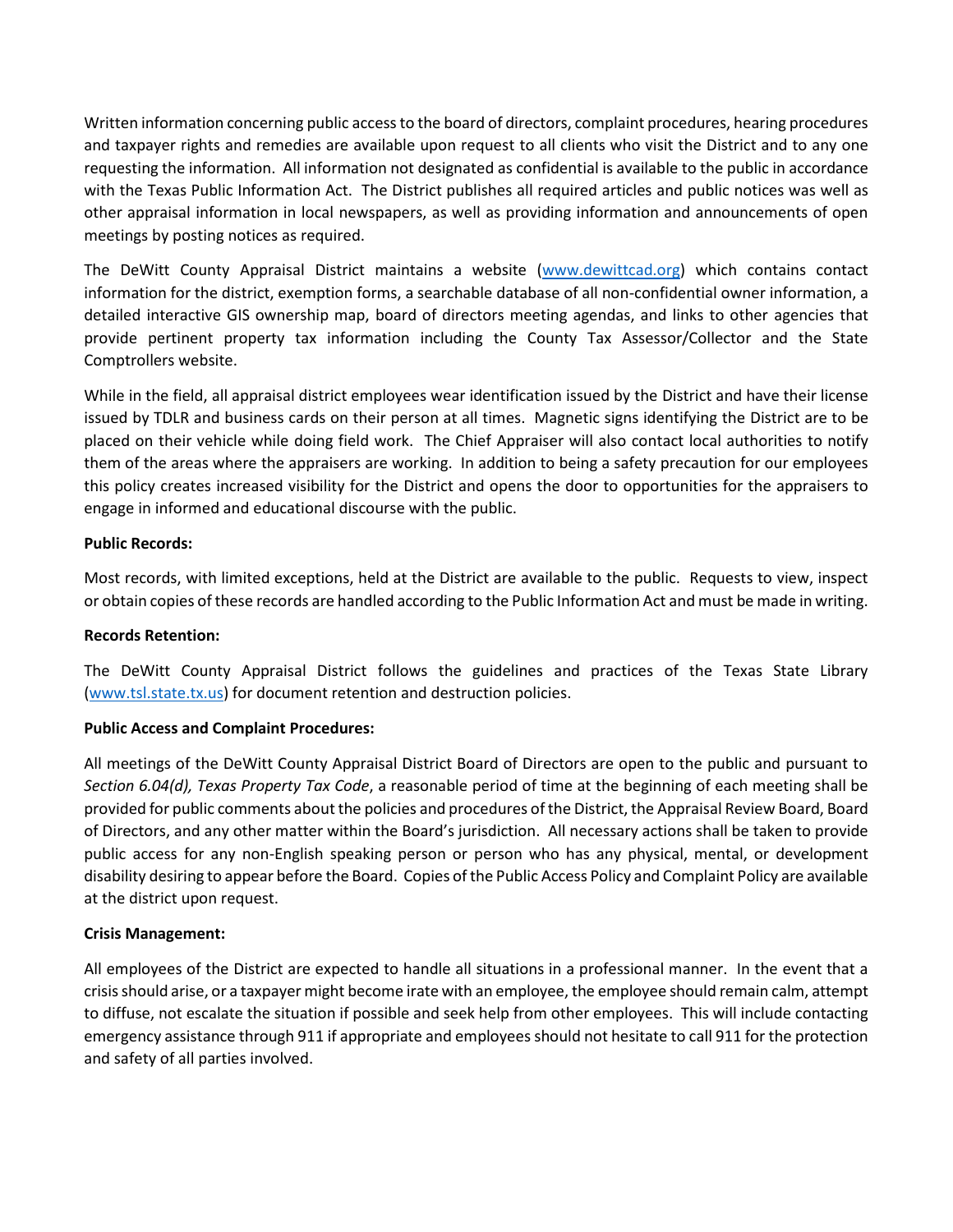In the event of a natural disaster or other crisis involving the community, the Chief Appraiser shall be the official spokesperson for the district in all communication with the general public, press, and the DeWitt County Emergency Management Coordinator.

## **Property Tax Calendar (deadlines important to taxpayers)**

January 1: Date that determines taxable value and homestead exemption status.

April 15: Last day for property owners to file renditions or to request an extension for filing.

April 30: Early Protest deadline for residence homesteads – or by the 30<sup>th</sup> day after a notice of appraised value is mailed to the property owner, whichever is later.

May 30: Deadline for filing written protests to the Appraisal Review Board – or by the 30<sup>th</sup> day after a notice of appraised value is mailed to the property owner, whichever is later.

October: Tax bills are usually mailed during this month by the Tax Assessor/Collectors office.

January 31: Last day to pay prior year property taxes without penalty and interest.

## **Specific Public Relation Activities for the District**

Annually

The Chief Appraiser or a designee shall attend school board, city council, commissioner's court or other governmental body meetings, and meetings of other groups, as invited, to address property appraised values or any other matter related to property tax policy.

The district will post the agendas for Board of Directors, the Appraisal Review Board, and the Agricultural Advisory Board.

## January

Publish notice in all local newspapers about requirements and availability of applications for deferrals, homestead exemptions, renditions, agriculture appraisals and calculation of value of inventory.

Publish notice in all local newspapers about the availability of Electronic Communications.

## April

Publish notice in all local newspapers about requirements and availability of applications for deferrals, homestead exemptions, renditions and agricultural appraisals.

May

Publish notice in local newspapers about taxpayer protests and procedures.

July

Publish notice in local newspapers and advise all taxing entities of Public Hearings and approval of annual budget.